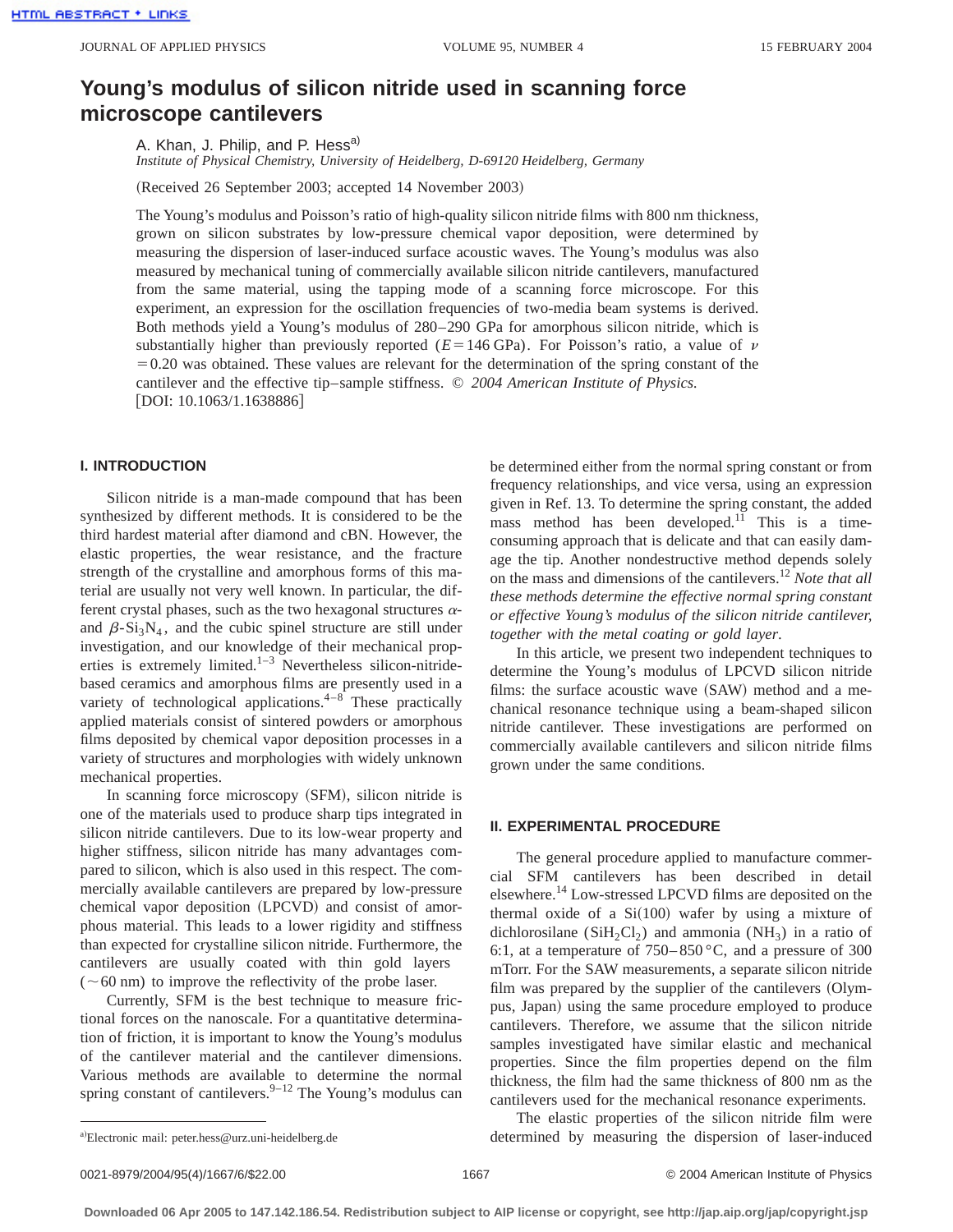

FIG. 1. Experimentally determined dispersion curve and best theoretical fit to extract the elastic constants of the silicon nitride film. Inset: SAW pulses at 8 mm  $(a)$  and at 24 mm  $(b)$ .

SAWs, where the film–substrate system was irradiated with short laser pulses to launch broadband SAW pulses. These surface pulses propagate over a known distance along the surface and are detected with a sensitive broadband  $poly(vi-)$ nylidenefluoride) (PVDF)-foil transducer.<sup>15</sup> From the Fourier transformation of the pulse shapes monitored at two different propagation distances, the dispersion of the phase velocity was extracted. To derive the elastic properties, a theoretical model, approximating the film as an isotropic layer but taking into account the anisotropy of the silicon substrate, was applied to fit the theoretical dispersion curves to the measured data.<sup>16</sup>

The commercially available beam-shaped silicon nitride cantilevers (models PSA and PSB from Olympus) were chosen for the resonance measurements. These particular cantilevers were chosen because a theory is available for the resonance vibrations of a bar consisting of one material. To excite the cantilever at its resonances, the tapping mode of the Dimension 3100 Nanoscope IIIa SFM was used. Before the tuning experiment, care was taken that the tip holder was clean and that no dust particles were present between the cantilever and the piezo actuator. Normally, cantilevers have stable and reliable mechanical characteristics with resonance spectra that are simple and free of unexpected vibrational resonances. All tuning experiments were performed under ambient conditions.

# **III. RESULTS**

The inset of Fig. 1 shows two typical SAW pulses measured for the silicon nitride layer on the  $Si(100)$  substrate in the  $\langle 100 \rangle$  direction. They were detected at distances of 8 and 24 mm from the excitation line. The dispersion curve resulting from the Fourier transformation of these two profiles is also presented. Since the phase velocity of SAWs is significantly higher in silicon nitride than in silicon, it increases with frequency in the layered system ("anomalous dispersion").<sup>17</sup> Due to the significant thickness of the silicon nitride film of 800 nm and the acoustic contrast between the two materials, the dispersion curve is nonlinear and two film properties could be determined. Frequency components up to 300 MHz could be monitored with good signal-to-noise ratio was achieved up to about 250 MHz.

The best theoretical fit to the experimental dispersion curve is also presented in Fig. 1. From this fit, the Young's modulus and Poisson's ratio of the silicon nitride film were extracted by inserting the estimated value of the density and the measured film thickness, as well as the known properties of the silicon substrate.<sup>16</sup> A density of 3.1 g/cm<sup>3</sup> was assumed for silicon nitride, $18 \text{ which is somewhat lower than}$ the theoretical limit of 3.2  $g/cm<sup>3</sup>$ .<sup>19</sup> The film thickness of 800 nm was obtained from an optical analysis during film growth. Inserting these two film properties allowed a very good fit of the nonlinear experimental dispersion curve.

The best fit was obtained for a Young's modulus of  $289 \pm 12$  GPa and a Poisson ratio of  $0.20 \pm 0.05$ . Generally, the Young's modulus correlates with the density. However, a change in the density by 5% from the value used here leads to significant deviations from the measured dispersion curve. On the other hand, it is important to note that the fit is not very sensitive to changes in Poisson's ratio. This fact leads to the much larger error given for this quantity. While a value of 0.27 can be found in the literature,  $^{20}$  the lower Poisson's ratio of 0.20 seems to be consistent with the relatively high stiffness of the material investigated.

The values reported in the literature for the Young's modulus of LPCVD silicon nitride vary between 146 and 290 GPa,  $9,14,18,21-24$  whereas for single-crystal  $Si<sub>3</sub>N<sub>4</sub>$ , a much higher stiffness in the range of 400 GPa is expected.<sup>23</sup> This indicates a considerably lower stiffness of the best amorphous LPCVD films compared to single crystals. This decrease in stiffness can be attributed to the influence of an interfacial transition layer and a lower three-dimensional connectivity in the amorphous material caused by defects, distortions, etc. It should be pointed out that the SAW method leads to mean values of the elastic properties, averaged over the macroscopic propagation distances of the surface wave and the total film thickness.

The second method used to determine the Young's modulus was the mechanical tuning method. The critical issue in choosing between a V-shaped or beam-shaped cantilever has been addressed elsewhere.<sup>25</sup> For the present beam– cantilever system, consisting of two materials, the equation of motion can be described by (see Appendix)

$$
\frac{\partial^2 y}{\partial t^2} = -\kappa_{\text{eff}}^2 c_{\text{eff}}^2 \frac{\partial^4 y}{\partial x^4},\tag{1}
$$

and the allowed resonance frequencies are

$$
f = \frac{\pi c_{\text{eff}} \kappa_{\text{eff}}}{8L^2} (1.194^2, 2.988^2, 5^2, 7^2, \dots),
$$
 (2a)

or

$$
f_1, 6.27f_1, 17.54f_1, 343.7f_1, \dots,
$$
 (2b)

where

$$
\kappa_{\text{eff}} = \frac{t_1 \kappa_1^2 + \frac{E_2}{E_1} t_2 \kappa_2^2}{t_1 + t_2}, \quad c_{\text{eff}} = \sqrt{\frac{E_1}{\rho_{\text{eff}}}}
$$

**Downloaded 06 Apr 2005 to 147.142.186.54. Redistribution subject to AIP license or copyright, see http://jap.aip.org/jap/copyright.jsp**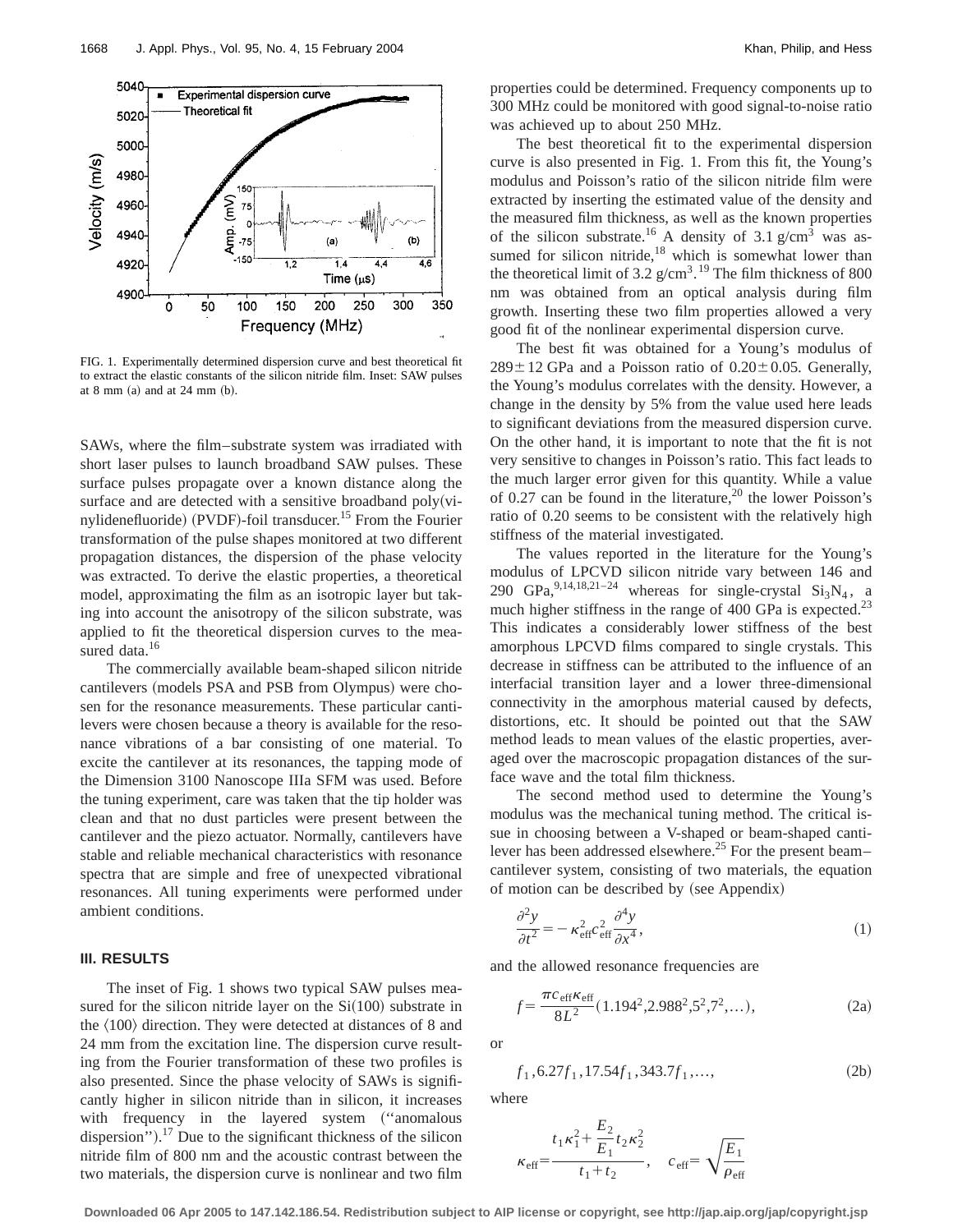

FIG. 2. Mechanically tuned resonance frequencies of an as-delivered, beamshaped cantilever.

and the effective density

$$
\rho_{\text{eff}} = \frac{\rho_1 t_1 + \rho_2 t_2}{t_1 + t_2},
$$

*L* is the length of the cantilever,  $\kappa$  is the radius of gyration, *E* is the Young's modulus, *c* is the longitudinal velocity in the bar, and *t* is the thickness of the beam.

Equations  $(1)$  and  $(2)$  are valid only for a beam system in which the thickness of one medium is much larger than the other one and the compliance of the thicker medium is lower than that of the thinner one. As mentioned before, the cantilevers used as SFM probes are covered with a coating for better reflection of the diode laser. In the present case, this coating consists of a 50–70 nm gold film, which is thin compared to the substrate thickness of  $\sim 800$  nm. Due to its high density of 19.3  $g/cm<sup>3</sup>$ , and its high compliance compared to silicon nitride, the thin gold film will mainly contribute weight to the cantilever oscillations, while leaving the mechanical properties of the system approximately the same. For such a beam-shaped silicon nitride cantilever, the weight percentage of the gold film is  $\sim$  50% of the total weight. Accordingly, such a thin gold film will reduce the resonance frequency by approximately  $\sim$  33%.

Figure 2 shows the mechanically-tuned resonances of the beam-shaped cantilever used as delivered. Figure 3 presents these resonances of the same cantilever after complete removal of the original gold film deposited by the manufacturer and redeposition of a gold film of 50 nm thickness only on the back side of the cantilever. A comparison indicates that the first resonance frequency  $f_1$  increases from 19.9 to 23.46 kHz. This indicates that the manufacturer provides cantilevers with a coating on both sides of the cantilever. Obviously, the experimentally measured frequencies are in good agreement with those calculated in both cases before and after modification of the cantilever (see Table I).

For the 800-nm-thick silicon nitride beam with 201  $\mu$ m length and a 50 nm gold film on one side, the resulting Young's modulus was  $280 \pm 30$  GPa. For the analysis, we applied the simplified version of a two-media beam system and assumed that the velocities in the two combined media



FIG. 3. Mechanically tuned resonance frequencies obtained after complete removal of the original gold coating and redeposition of a known gold film thickness on the probe side of the cantilever.

were same. The cantilever dimensions were measured by scanning electron microscopy. Obviously, the resonance method yields a Young's modulus very close to the SAW result of 289 GPa, but much higher than the value provided by the manufacturer ( $146 \pm 20$  GPa).<sup>18</sup> Interestingly, the frequencies provided by the manufacturer agreed within experimental error with those measured here. The Young's moduli were derived from the experimental frequencies, however, the influence of the gold film was ignored. For V-shaped silicon nitride cantilevers, a Young's modulus of 180  $\pm 20$  GPa has been reported obtained by the cantilever deflection method. $9$  In this case, the analysis is not as straightforward as for beams.

### **IV. DISCUSSION**

The Young's modulus of amorphous silicon nitride, used as cantilever material, was determined by SAW dispersion and mechanical resonance experiments. Within the large range of stiffnesses reported in the literature for amorphous silicon nitride, the SAW and mechanical resonance values of  $E = 289$  and 280 GPa, respectively, represents the upper limit and are about twice the value of  $E = 146$  GPa provided by the manufacturer of such cantilevers (Olympus, Japan). This discrepancy is due mainly to an oversimplified analysis of the previous measurements. On the other hand, a Poisson ratio of 0.20 is considerably smaller than the literature value of 0.27. Unfortunately, a comparison with the optimal single-

TABLE I. Comparison of measured frequencies for the cantilever before and after modification with the theoretically estimated frequencies.

| Theoretically<br>estimated<br>frequencies<br>(kHz) | Frequencies measured<br>for new cantilever<br>(kHz) | Frequencies measured after<br>removal and redeposition<br>of gold film<br>(kHz) |
|----------------------------------------------------|-----------------------------------------------------|---------------------------------------------------------------------------------|
| $f_1$                                              | 19.9 $(f_1)$                                        | 23.4 $(f_1)$                                                                    |
| 6.27 $f_1$                                         | 123.7 $(6.22 f_1)$                                  | 143.9 $(6.15 f_1)$                                                              |
| 17.54 $f_1$                                        | 342.2 $(17.2 f_1)$                                  | 394.8 (16.9 $f_1$ )                                                             |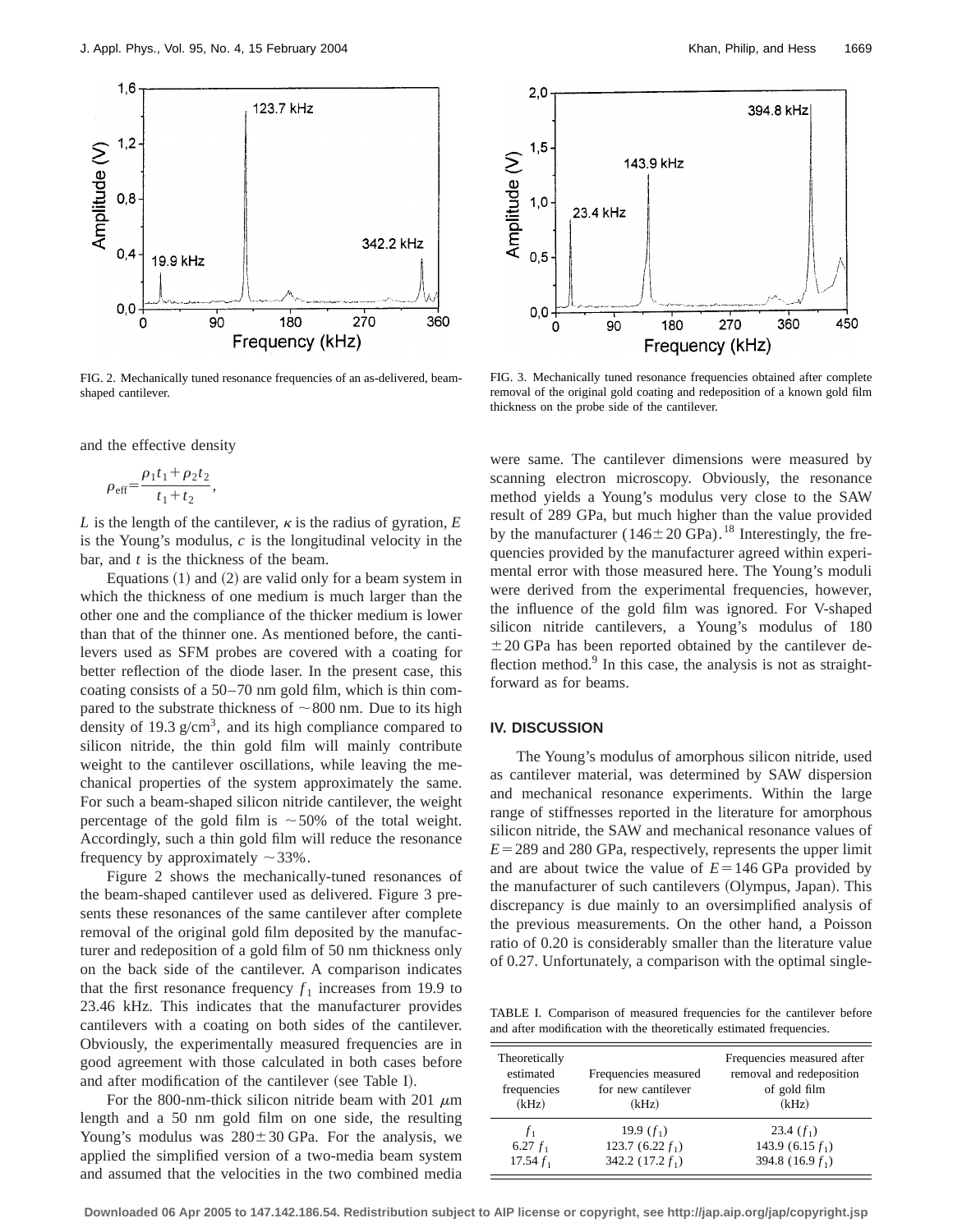crystal properties of  $Si<sub>3</sub>N<sub>4</sub>$ , signifying the ultimate limit for this material, can not be performed since these elastic constants are missing.

The present Young's modulus indicates that silicon nitride tips are much stiffer than could be expected from the former value. Accordingly the hardness should also be higher and the wear lower than suggested by the previous results. This qualitative conclusion may be drawn despite the fact that the mechanical behavior of the tip end in an SFM measurement is widely unknown. The present elastic constants of amorphous silicon nitride are superior to those of crystalline silicon, with a mean Young's modulus of about 160 GPa and a Poisson ratio of  $0.22$  (Ref. 26) and those typically used for silicon cantilevers of  $E=129$  GPa and  $\nu=0.28^{27}$  This is consistent with practical experience in SFM measurements.

However, it is important to keep in mind that both silicon and silicon nitride tips are covered with an ultrathin native oxide layer that influences microscopic interaction forces and may also affect the mechanical contact behavior. This oxide layer introduces additional uncertainties into the determination of the effective elastic tip–sample modulus, depending on the reduced Young's modulus of the contact. This latter quantity is determined by the Young's moduli and Poisson's ratios of the tip and the sample. The values known for amorphous silicon dioxide ( $E=70$  GPa,  $\nu=0.27$ ) point to a decrease of the effective Young's modulus and increase of the effective Poisson's ratio of the tip by the native oxide layer.

#### **ACKNOWLEDGMENTS**

Financial support of this work by the Bundesministerium für Bildung und Forschung (BMBF) and the Heidelberger Druckmaschinen AG is gratefully acknowledged. One of the authors (J. P.) thanks the Alexander von Humboldt Foundation for support.

# **APPENDIX**

Consider a straight bar of length *L* with the thickness *t*, having a uniform cross section *S* with a bilateral symmetry. The *x* coordinate measures positions along the bar, and the *y* coordinate the transverse displacement. When the bar is bent as shown in Fig. 4, the upper part will be stretched and lower part will be compressed while having the neutral axis somewhere between the upper and the lower part. For a bar of one medium fixed at one end and vibrating transversely, the allowed frequencies are: <sup>28</sup>

$$
f = \frac{\pi c \kappa}{8L^2} (1.194^2, 2.988^2, 5^2, 7^2, \dots),
$$
 (A1)

where

$$
c = \sqrt{\frac{E}{\rho}}
$$
 and  $\kappa = \frac{t}{\sqrt{12}}$ .

Consider the segment of the bar of length  $l_x$  and assume that the bending of the bar is measured by the radius of



FIG. 4. Bending strains and stresses (a) and bending moments and shear forces (b) in one medium.

curvature *R* of the neutral axis. Let  $\delta x$  be the increment due to the bending of the filament of the bar located at a distance *r* from the neutral axis.

Now, we consider a two-media system with Young's moduli  $E_1$  and  $E_2$ , densities  $\rho_1$  and  $\rho_2$ , and uniform cross sections  $S_1$  and  $S_2$  (see Fig. 5). For such a system, the following equations can be derived with the help of Ref. 28.

The longitudinal force *dF* in each medium can be written as

$$
dF_1 = -E_1 dS_1 \frac{\delta x_1}{l_x}; \quad dF_2 = -E_2 dS_2 \frac{\delta x_2}{l_x}, \tag{A2}
$$

and from the geometry we obtain

$$
\frac{l_x + \delta x_1}{R + r_1} = \frac{l_x}{R} = \frac{l_x + \delta x_2}{R + r_2},
$$
\n(A3a)

and

$$
\frac{\delta x_1}{l_x} = \frac{r_1}{R}; \frac{\delta x_2}{l_x} = \frac{r_2}{R}.
$$
 (A3b)

From Eqs.  $(A2)$  and  $(A3)$ ,



FIG. 5. Two-media system with  $t_1 \ge t_2$ .

**Downloaded 06 Apr 2005 to 147.142.186.54. Redistribution subject to AIP license or copyright, see http://jap.aip.org/jap/copyright.jsp**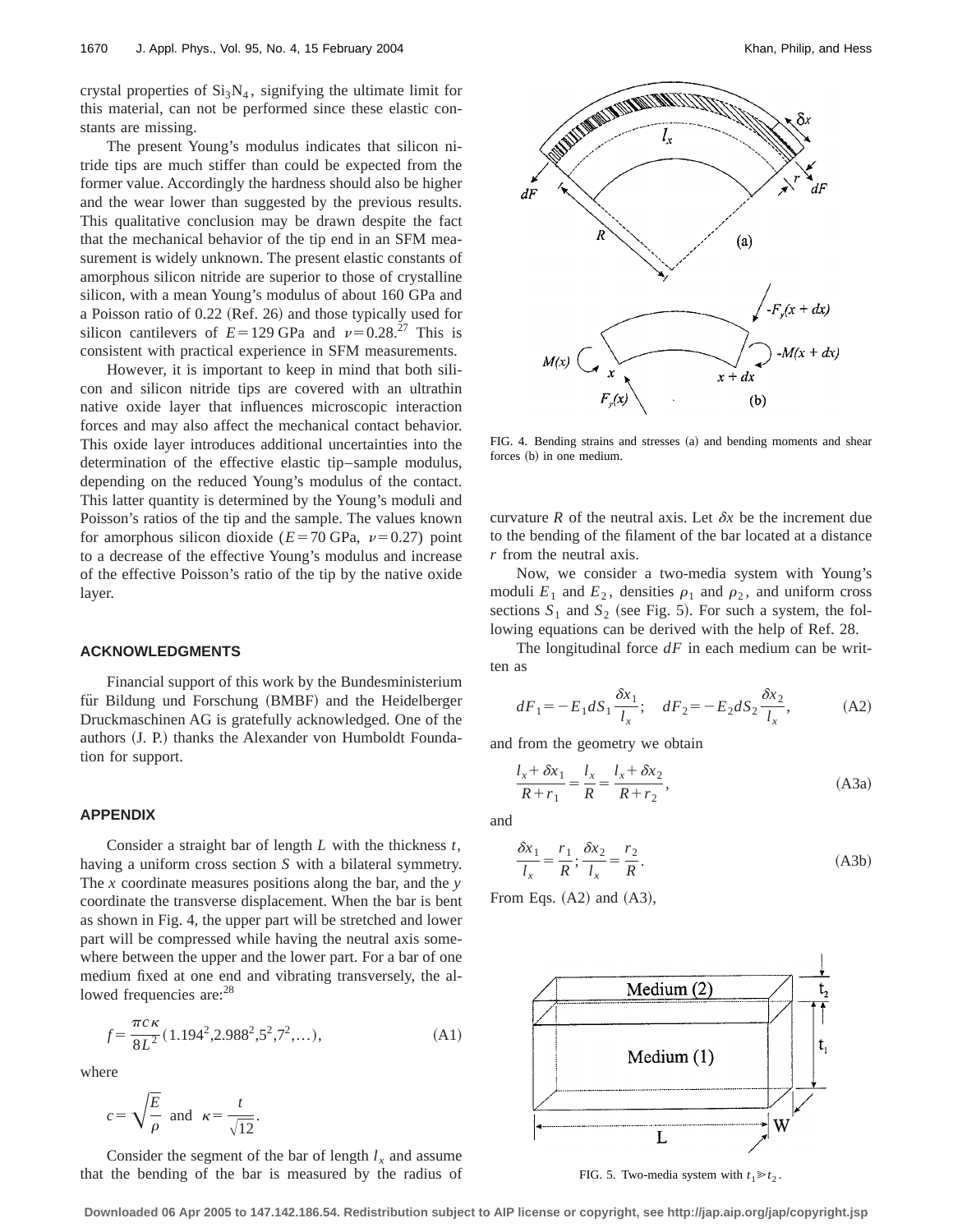$$
dF_1 = -E_1 dS_1 \frac{r_1}{l_x}; \quad dF_2 = -E_2 dS_2 \frac{r_2}{l_x}.
$$
 (A4)

The total longitudinal force  $F = \int dF$  will be zero. Positive forces below the neutral axis will be cancelled by the negative forces above the neutral axis. However, a resulting bending moment *M* will be present in the system, which can be written as

$$
M = \int r_1 dF_1 + \int r_2 dF_2
$$
  
=  $-\frac{E_1}{R} \int r_1^2 dS_1 - \frac{E_2}{R} \int r_2^2 dS_2$   
 $\approx -\left(\frac{E_1 S_1 \kappa_1^2}{R} + \frac{E_2 S_2 \kappa_2^2}{R}\right)$   
=  $-(E_1 S_1 \kappa_1^2 + E_2 S_2 \kappa_2^2) \frac{\partial^2 y}{\partial x^2},$  (A5)

for small displacements,  $R \approx \frac{1}{\partial^2 y/\partial x^2}$ ,

where

$$
\kappa_1^2 = \frac{\int r_1^2 dS_1}{S_1}
$$
 and  $\kappa_2^2 = \frac{\int r_2^2 dS_2}{S_2}$ 

can be considered as the radii of gyration of the crosssectional areas  $S_1$  and  $S_2$ , respectively.

From the Fig.  $4(b)$ , a relation between the bending moment *M* and shear force  $F_y$  can be written as

$$
M(x) - M(x + dx) = F_y(x + dx)dx.
$$
 (A6)

For a segment of small length dx,  $M(x+dx)$  and  $F_y(x)$  $+ dx$ ) can be expanded to Taylor expansions about *x*, yielding

$$
F_y = -\frac{\partial M}{\partial x} = (E_1 S_1 \kappa_1^2 + E_2 S_2 \kappa_2^2) \frac{\partial^3 y}{\partial x^3}.
$$
 (A7)

Again, from the Fig. 4(b), the net upward force  $dF_y$  acting on the segment  $d_x$  can be given by

$$
dF_y = F_y(x) - F_y(x + dx)
$$
  
= 
$$
\frac{\partial F_y}{\partial x} dx = -(E_1 S_1 \kappa_1^2 + E_2 S_2 \kappa_2^2) \frac{\partial^4 y}{\partial x^4}.
$$
 (A8)

This will give an upward acceleration and, since the mass of the segment is  $\rho_i S_i dx$ , the equation of motion of the twomedia system can be written as

$$
(\rho_1 S_1 + \rho_2 S_2) dx \frac{\partial^2 y}{\partial t^2} = -(E_1 S_1 \kappa_1^2 + E_2 S_2 \kappa_2^2) \frac{\partial^4 y}{\partial x^4} dx,
$$
\n(A9a)

or

$$
\frac{\partial^2 y}{\partial t^2} = \frac{(E_1 S_1 \kappa_1^2 + E_2 S_2 \kappa_2^2)}{(\rho_1 S_1 + \rho_2 S_2)} \frac{\partial^4 y}{\partial x^4},
$$
 (A9b)

dividing the numerator and denominator by  $S_1 + S_2$  and rearranging the equation

$$
\frac{\partial^2 y}{\partial t^2} = -\kappa_{\text{eff}}^2 c_{\text{eff}}^2 \frac{\partial^4 y}{\partial x^4},\tag{A9c}
$$

where

$$
\kappa_{\text{eff}} = \frac{S_1 \kappa_1^2 + \frac{E_2}{E_1} S_2 \kappa_2^2}{S_1 + S_2}, \quad c_{\text{eff}} = \sqrt{\frac{E_1}{\rho_{\text{eff}}}}
$$

and

$$
\rho_{\text{eff}} = \frac{\rho_1 S_1 + \rho_2 S_2}{S_1 + S_2}
$$

For the length  $L_1 = L_2$  and width  $W_1 = W_2$ ,

.

$$
k_{\text{eff}}\text{=}\frac{\frac{t_1\kappa _1^2+\frac{E_2}{E_1}t_2\kappa _2^2}{t_1+t_2},\ \, c_{\text{eff}}\text{=}\,\sqrt{\frac{E_1}{\rho_{\text{eff}}}},
$$

and

$$
\rho_{\text{eff}} = \frac{\rho_1 t_1 + \rho_2 t_2}{t_1 + t_2},
$$

and the allowed resonance frequencies are given in the text [Eq.  $2(a)$ ].

- <sup>1</sup> A. Zerr, G. Miehe, G. Serghio, M. Schwarz, E. Kroke, R. Riedel, H. Fueß, P. Kroll, and R. Boehler, Nature (London) 400, 340 (1999).
- 2R. Vogelgesang, M. Grimsditch, and J. S. Wallace, Appl. Phys. Lett. **76**,
- 982 (2000).<br><sup>3</sup>G. A. Swift, E. Üstündag, B. Clausen, M. A. M. Bourke, and H. Lin, Appl. Phys. Lett. **82**, 1039 (2003).
- 4T. Aoyama, H. Tashiro, and K. Suzuki, J. Electrochem. Soc. **146**, 1879  $(1999)$
- ${}^{5}$ K. A. Ellis and R. A. Buhrman, Appl. Phys. Lett. **74**, 967 (1999).
- 6D. Mathiot, A. Straboni, E. Andre, and P. Debenest, J. Appl. Phys. **73**, 8215 (1993)
- 7S. A. Cambell, *The Science and Engineering of Microelectronic Fabrication* (Oxford University Press, New York, 1996), Chap. 15, p. 390.
- 8S. Leclerc, A. Lecours, M. Caron, E. Richard, G. Tucrotte, and J. F. Currie, J. Vac. Sci. Technol. A 16, 881 (1998).
- <sup>9</sup> E. Liu, B. Blanpain, and J. P. Celis, Wear 192, 141 (1996).
- $10$ <sub>N</sub>. Maeda and T. J. Senden, Langmuir 16, 9282 (2000).
- <sup>11</sup> J. P. Clevland, S. Manne, D. Bocek, and P. K. Hansma, Rev. Sci. Instrum. **64**, 403 (1993).
- <sup>12</sup> J. E. Sader, I. Larson, P. Mulvaney, and L. R. White, Rev. Sci. Instrum. **66**, 3789 (1995).
- $13$ For the beam-shaped cantilevers, the frequency expression is given by  $f$  $=0.178\pi c k/L^2$  (see Appendix) and normal spring constant by *k*  $E = E t^3 w / 4(L - \Delta L)$  (see Ref. 25).
- <sup>14</sup>T. R. Albrecht, S. Akamine, T. E. Carver, and C. F. Quate, J. Vac. Sci. Technol. A 8, 3386 (1990).
- 15H. Coufal, R. Grygier, P. Hess, and A. Neubrand, J. Acoust. Soc. Am. **92**, 2980 (1992).
- 16G. Lehmann, P. Hess, S. Weissmantel, G. Reisse, P. Scheible, and A. Lunk, Appl. Phys. A: Mater. Sci. Process. **74**, 41 (2002).
- 17A. Lomonosov, A. P. Mayer and P. Hess, in *Modern Acoustical Techniques for the Measurement of Mechanical Properties*, edited by M. Levy, H. E. Bass, and R. Stern (Academic, Boston, 2001) Vol. 9, pp. 65–134.
- <sup>18</sup> K. E. Petersen, Proc. IEEE **70**, 420 (1982).
- <sup>19</sup> Powder Diffraction File-2 Database (JCPDS Int. Centre for Diffraction Data, Newton Square, PA, 1996).
- <sup>20</sup>C. T. Lynch, *CRC Materials Science and Engineering Handbook* (CRC Press, Boca Raton, FL, 1989) p. 321.
- 21C. J. Drumond and T. J. Senden, Meas. Sci. Technol. **189–190**, 107  $(1995).$
- <sup>22</sup> J. A. Taylor, J. Vac. Sci. Technol. A 9, 2464 (1991).
- 23P. Walsh, A. Omeltchenko, R. K. Kalia, A. Nakano, P. Vashishta, and S. Saini, Appl. Phys. Lett. **82**, 118 (2003).

**Downloaded 06 Apr 2005 to 147.142.186.54. Redistribution subject to AIP license or copyright, see http://jap.aip.org/jap/copyright.jsp**